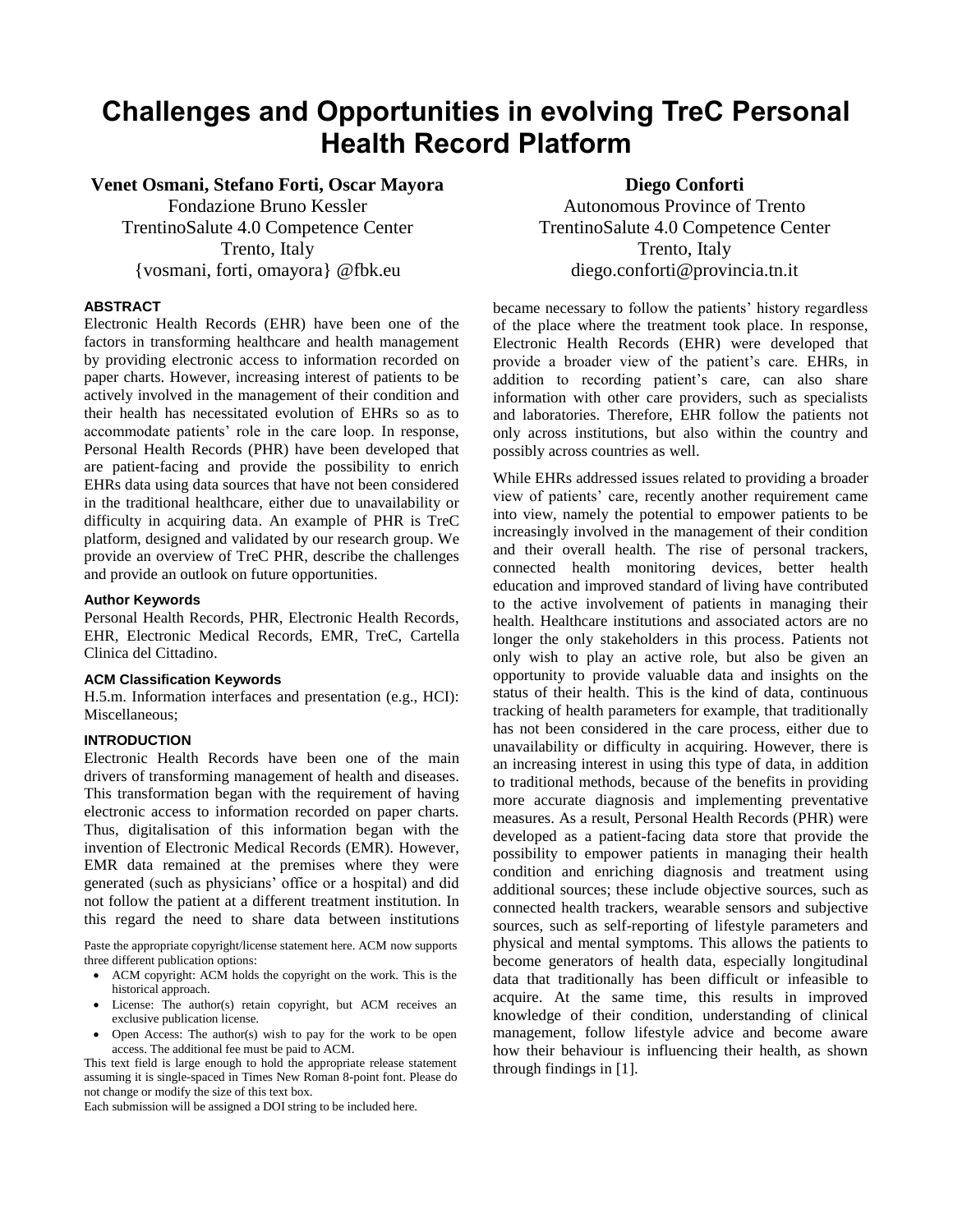In this paper we draw from our experience in designing and validating TreC, a PHR platform in active use by Public Health Authority  $(APSS)^1$  of the Autonomous Province of Trento in Northern Italy.

While there is no consensus regarding the definition of a PHR, in our view the most comprehensive definition, which is also aligned with our design aims, is given by the Markle Foundation. They define PHR as "…tools that allow people to access and coordinate their lifelong health information and make appropriate parts of it available to those who need it [2].

#### **OVERALL CONTEXT AND CHALLENGES**

TreC ("three **C**" abbreviated from its Italian name **C**artella **C**linica del **C**ittadino, meaning Citizen's Medical Records) platform, designed and validated by our research group, is a PHR that enables the citizens to access, supplement, manage and share their health and wellbeing information. As of March 2017, TreC (both an early version and the updated version which is referred to in this paper) is in active use by more than 70.000 citizens, allowing consultation of test results, prescriptions, and refills.

In the Autonomous Province of Trento healthcare is typically delivered through the public sector, provided by a local authority (APSS). In the past decade a significant effort has been made to build an electronic infrastructure targeted at primary and secondary care. Hospital and territorial systems have been implemented and general practitioners have access to their patients' files. In this context three key challenges were identified:

#### **i) Providing personalised services**

The first challenge was to provide services to the whole population. Healthy persons are often not included in telehealth projects as they do not require health services. However, in our approach healthy persons become an integral part of the system such that preventative measures can be taken before the need for hospitalisation arises. The main challenge in this respect was to enable all citizens to have **online access to their medical records** and to provide them with tools to **keep track of their clinical history.**  This would establish a proactive loop between the patients, medical institutions, and their staff. The **actizen** (active citizen) that provides personal health information that otherwise would not be available in the clinical systems, such as information from personal health monitors, would enrich their health picture and allow for a personalised and targeted course of treatment. Moreover, the information accessible by TreC platform would allow clinicians in agreement with patients to better determine personalised treatment strategies accessible to them at different intervals on the care process.

 $\overline{a}$ 

#### **ii) Providing self-tracking tools for health promotion**

The second challenge is to enable citizens to record observations of daily living. Keeping track of diet, physical activity, triggers, pain, symptoms and the like can be useful to better understand oneself or to achieve personal goals (increase physical activity or weight reduction for example). In this respect the main challenge is to provide citizens with tools and interfaces that are **intuitive**, allow for **fast and easy recording** of information and provide compelling **visualization** of their data. The use and configuration of such tools should be jointly agreed and defined by patients and clinicians in order to follow personalised treatment course according to the patient condition. This approach would further engage citizens to take active part in the management of their health and wellbeing through analysis and visualisation of their health data and become better actizens.

#### **iii) Providing tools for the self-management of chronic diseases**

The third challenge is to develop tools to support patients suffering from chronic illnesses. People with chronic disease need to monitor their condition on continuous basis, have frequent contact with their healthcare providers and often rely on some form of support from family or caregivers. The main challenge for this target group was the provision of monitoring tools that would not only enable **remote assistance and care**, but also **support the family and caregiver network**, thus consequently improving health outcomes.

#### **ADDRESSING CHALLENGES THROUGH TREC PHR**

With regards to addressing the challenges outlined above, an early version of TreC PHR has been implemented, deployed, and is in use since 2012.





Since then, an evolved version used for research purposes is being continuously developed. TreC design is characterised by an important conceptual feature. Rather than developing a health information hub, TreC has been designed as a "system of systems" with an extensible architecture, where sub-systems can be developed to provide additional and specific functionality, as shown in Figure 1. Authorisation

<sup>1</sup> https://www.apss.tn.it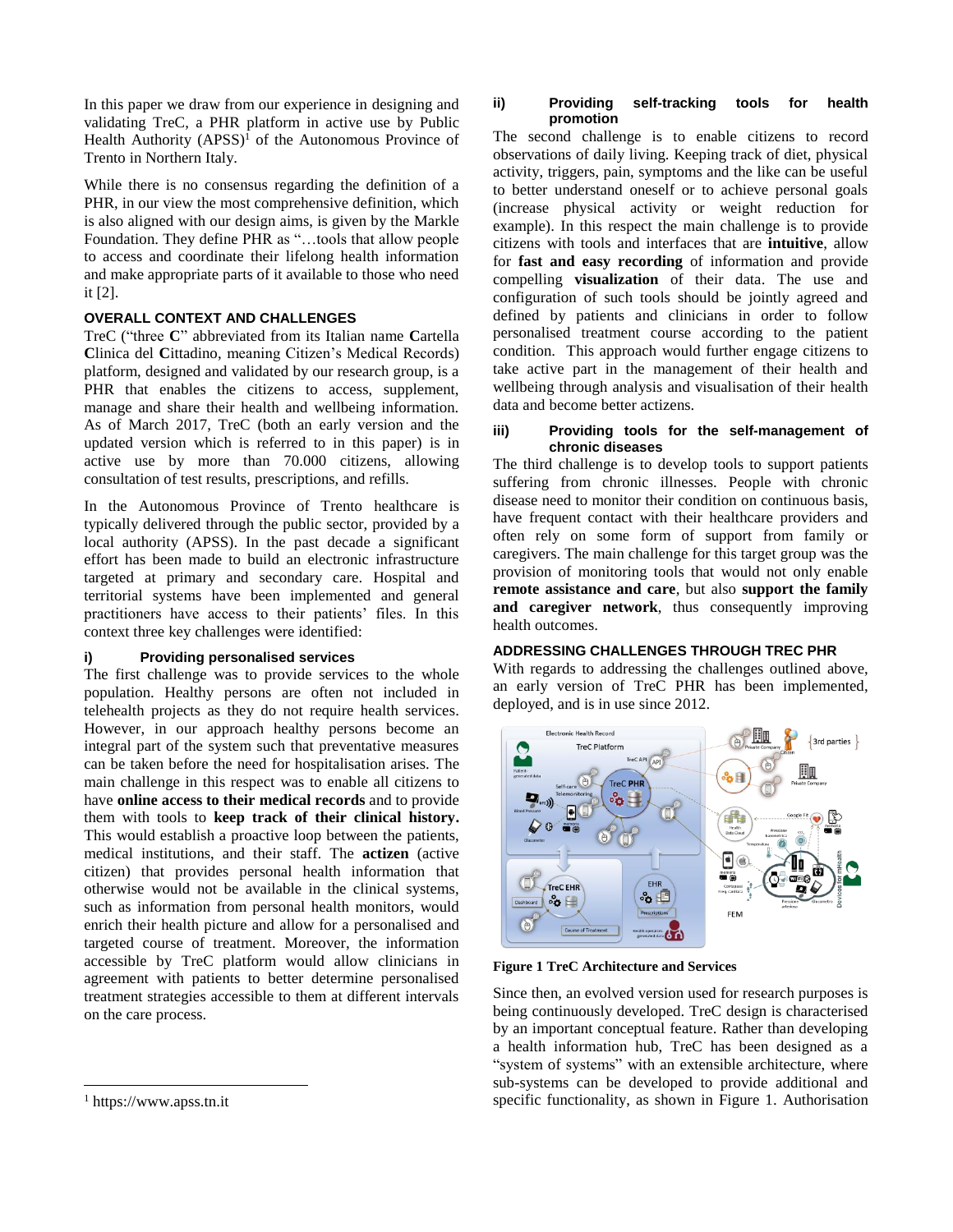and access to data is one example. TreC contains health data that is accessible only to the authorised citizens and when necessary shared in the network of care. Citizens are in control of their information and authorise sharing of their data, such as to prevent access to unnecessary information from other stakeholders in the care process. For example, an orthopaedic surgeon might not need the patients' mental history. A number of other systems have been implemented and are running on the current TreC platform, including i) The *TreC Registry* which allows centralised management of configuration of apps, both web and mobile for each user. Users can manage the configuration themselves or doctors can change the configuration, for example to enable or disable specific functionality of applications on patient's remote devices. TreC registry, is used to implement the concept of "Prescription-based Health Apps" described in [3]; ii) Alarms and messages sub-system automatically analyses the patient clinical data reported by the physician in one hand and data provided by medical devices system in another to understand potential risks to patients' health based on predetermined parameters; iii) Medical devices sub-system allows integration with data provided by various medical devices. Currently, the system interfaces with a glucometer that is being used in a diabetes type 1 trial [4]. The data is shared with the medical specialist and allows the patient to visualise changes and trends of their glucose levels in order to better manage the condition; and



**Figure 2 TreC PHR data integration**

iv) Commercial devices subsystem provides an interface with the various personal trackers currently on the market. This includes integration with products from Jawbone, Withings and Misfit. Additionally, TreC platform allows for interfacing with the Electronic Health Records, access to and by pharmacies and access to other services provided by the public administration, such as nursing homes. Figure 2 provides a graphical representation of the TreC PHR data integration platform.

The development and deployment of the TreC research version has given rise to a health living lab. Living Labs are research and innovation environments in which end-users are empowered with ICT solutions and services in real-life conditions. Living Labs allow for the tailoring of technical solution through context research but also to discover and co-create with the cooperation of end-users. Evaluating and testing technologies in a real-life context allows to elicit institutional and organizational complexities of provisioning of health and wellbeing services and respond to them before moving to large scale provisioning of these services to the public.

Through TreC architecture, external services can be provided by third parties. For example, software services can provide a geo-fence that would warn allergy sufferers of pollen concentration, or even development of hardware equipment such as continuous glucometer with automatic provisioning of data to TreC.

## **TREC AT THE BENEFIT OF THE CITIZENS**

Considering the functionality described above, TreC is being actively used by a large number of citizens, both healthy and affected by chronic diseases. In this section we highlight a few use cases where citizens take an active role in managing their health and wellbeing.

TreC is being actively used in a study regarding the management of type 1 diabetes. The Diab-PHR project has been running from 2010 [5] and explores the use of an electronic log-book for paediatric patients to keep track of their glycemic control and allow remote monitoring by the physicians. The glucometer automatically sends blood glucose level data to TreC, where it can be visualised and shared with the physicians. Interviews conducted with a selection of 12 patients (6 female, 6 male, age 4-20 years, average 12) have revealed that the PHR was effective as an instrument to support personal diabetes management, while allowing the patients to integrate their own knowledge in the management of their condition. Along the same line, another study that ran in 2014, enrolled 15 youths from four to eight years of age (average 8), diagnosed with Type I diabetes [4]. The study highlighted the complexities of information sharing among patients and doctors, specifically challenges in interpreting patient data considering wider context, such as lifestyle habits including nutrition and exercise. This study also highlighted the "personal" in PHR, since no subject involved in the clinical study used all the functions provided. At the same time, no subject used only a single functionality, based on the analysis of log data. This finding is in line with the "system of systems" design of TreC that makes it possible to pursue a design strategy aimed not at identifying a few features universally used, but rather at offering a wider set of options which can then be selected by the users in accordance to their needs.